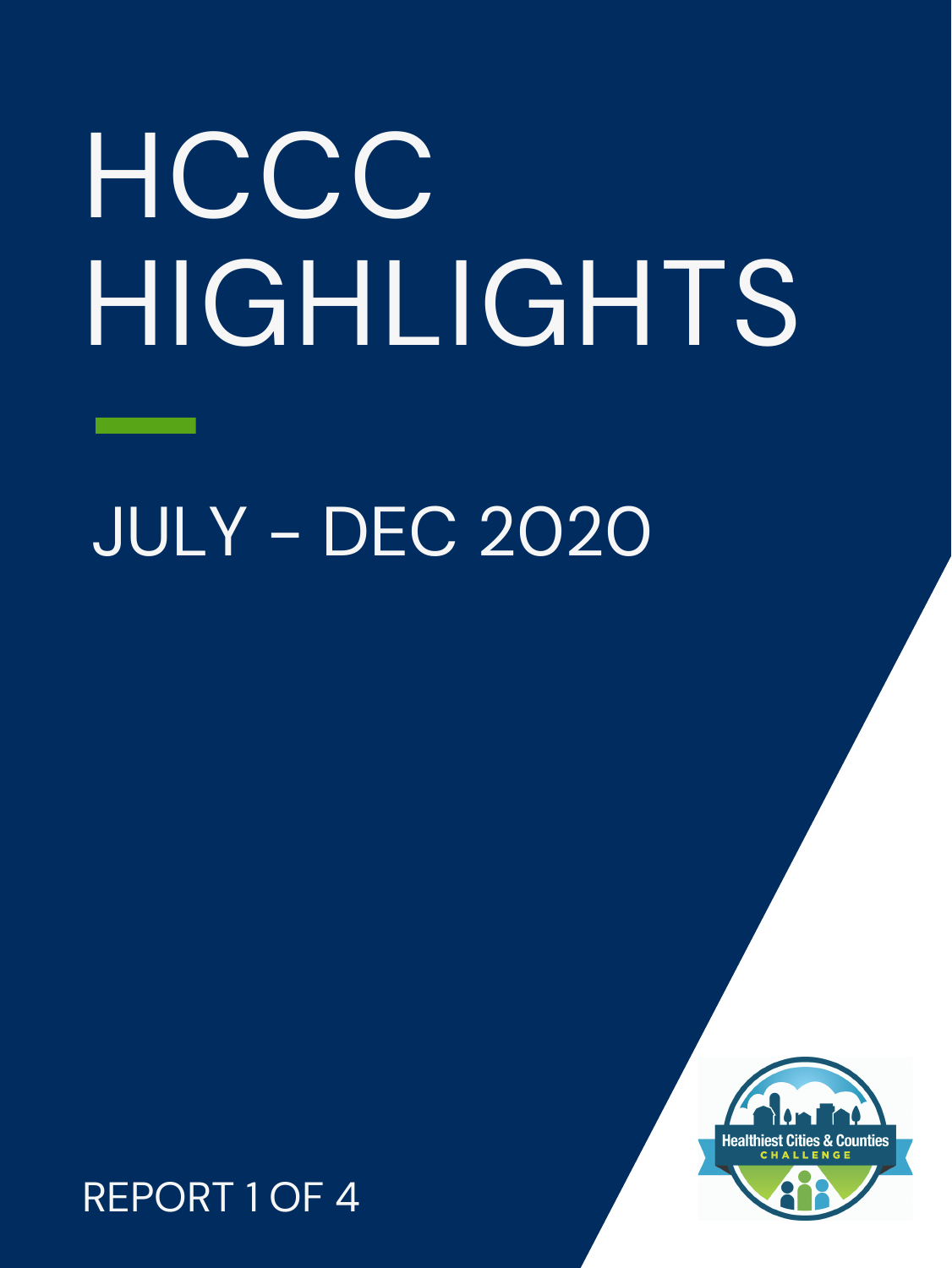

# **About the Challenge**

The Healthiest Cities and Counties Challenge is a multisector grant initiative funded by the Aetna Foundation and led in partnership with the American Public Health Association, the National Association of Counties, and Healthy Places by Design.

This project was developed to support 20 communities across 11 states address local health challenges by accelerating systems-level approaches to improve community health. These communities, which include 10 cities and 10 counties, will receive grant funds and technical assistance over two years (July 2020 through September 2022) to improve access to foods that support healthy eating patterns and access to health services.

To highlight the accomplishments of our grant recipients, we will be developing a four-part series of reports throughout the next two years. This initial report serves to showcase some of the key milestones achieved and lessons learned by our communities during the first six months of the Challenge.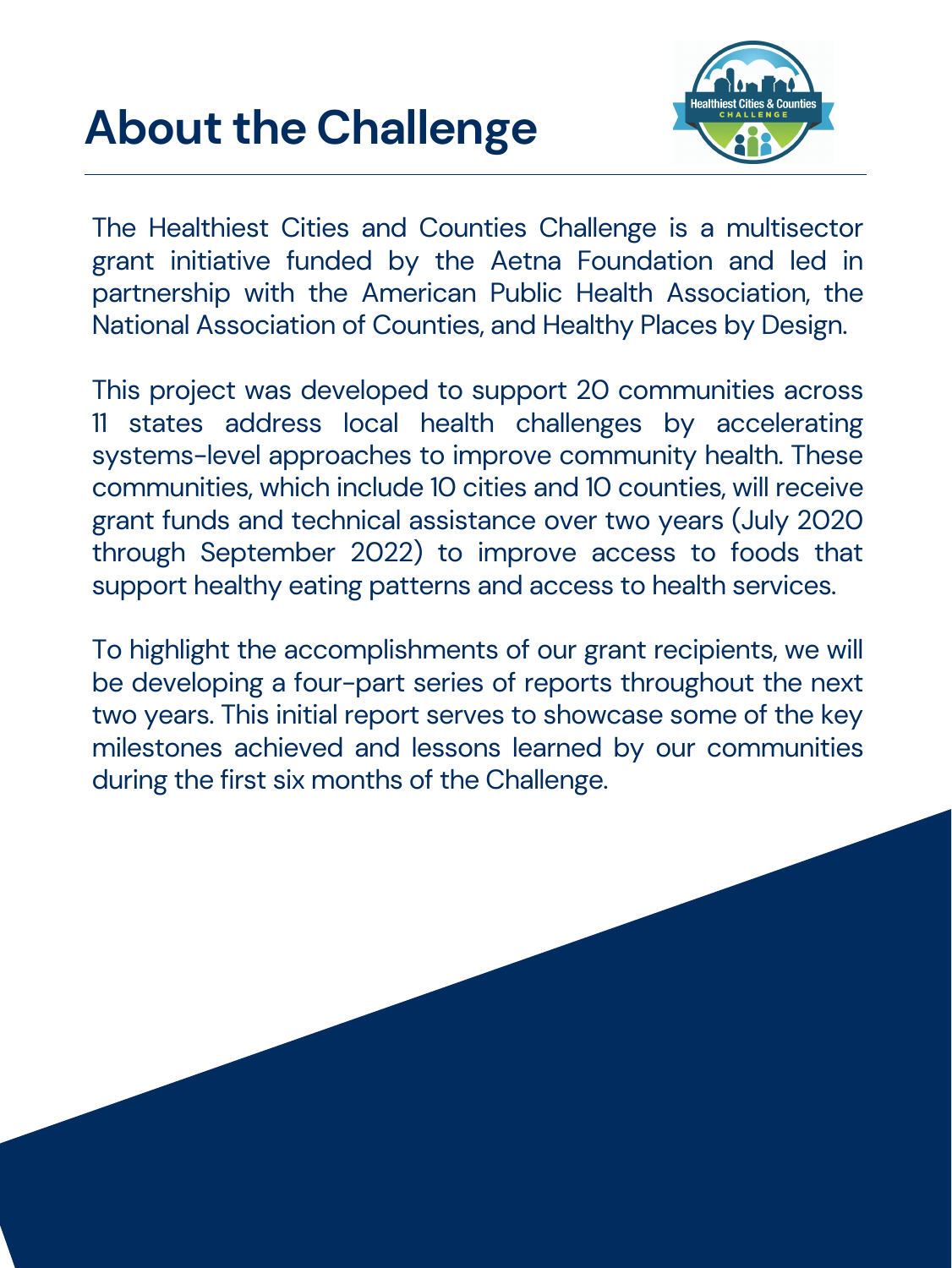# **Implementation Update**



Communities are actively adjusting and restructuring their budgets and Challenge plans in response to shifts in the local context and available resources -- made feasible by flexibility of the grant.

communities made progress in the area of 14 communities made progress



Key milestones and lessons learned

communities made strides related to **4** health services

communities reached an important milestone related to multi-sector partnership **18**

> communities shared progress toward greater health equity



Listen to different points of view.



Even when facing barriers/lack of momentum in one area, there are always opportunities to advance the work.

**6**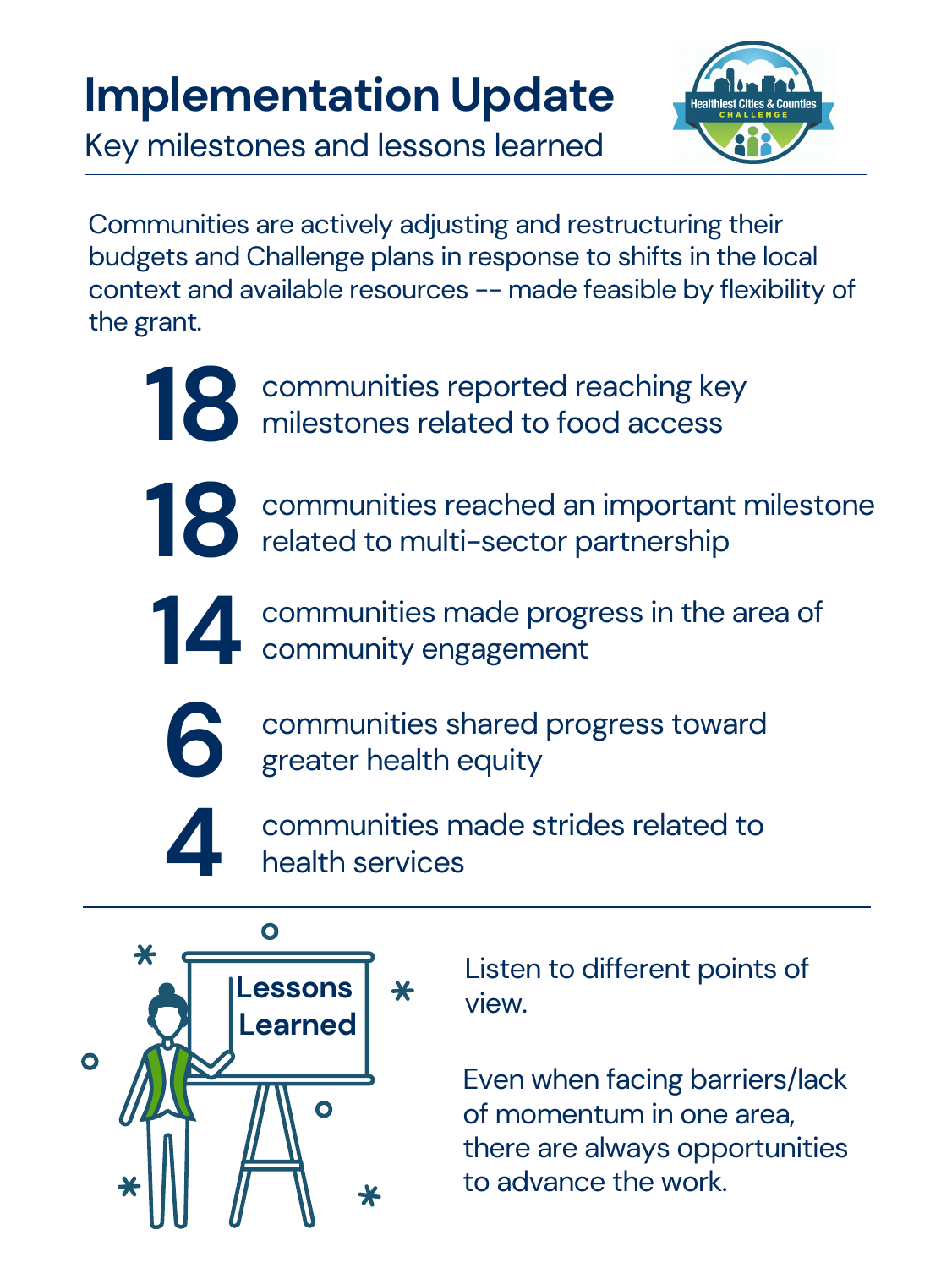### **Community Change** Key Milestones and Success Stories



**communities reported on changes in policies/practices** Changes to policy and practice are often accompanied by changes in relationships/power dynamics and resource flows. **13**



Previous to the Healthy Chula Vista Challenge Project, Resident Leaders who have participated in San Diego based Resident Leadership Academies have not received a stipend and have instead volunteered their time...[Providing stipends are] perceived as a **positive practice change** by community partners and community members alike.

# - Chula Vista





[We] led an introductory call in order to communicate across parties and address CHW workforce and policy issues... These conversations are significant because they **promote cooperation** and **collaboration** amongst local, statewide, and national CHW efforts to **impact policy change at a systems level.**

- Cambria County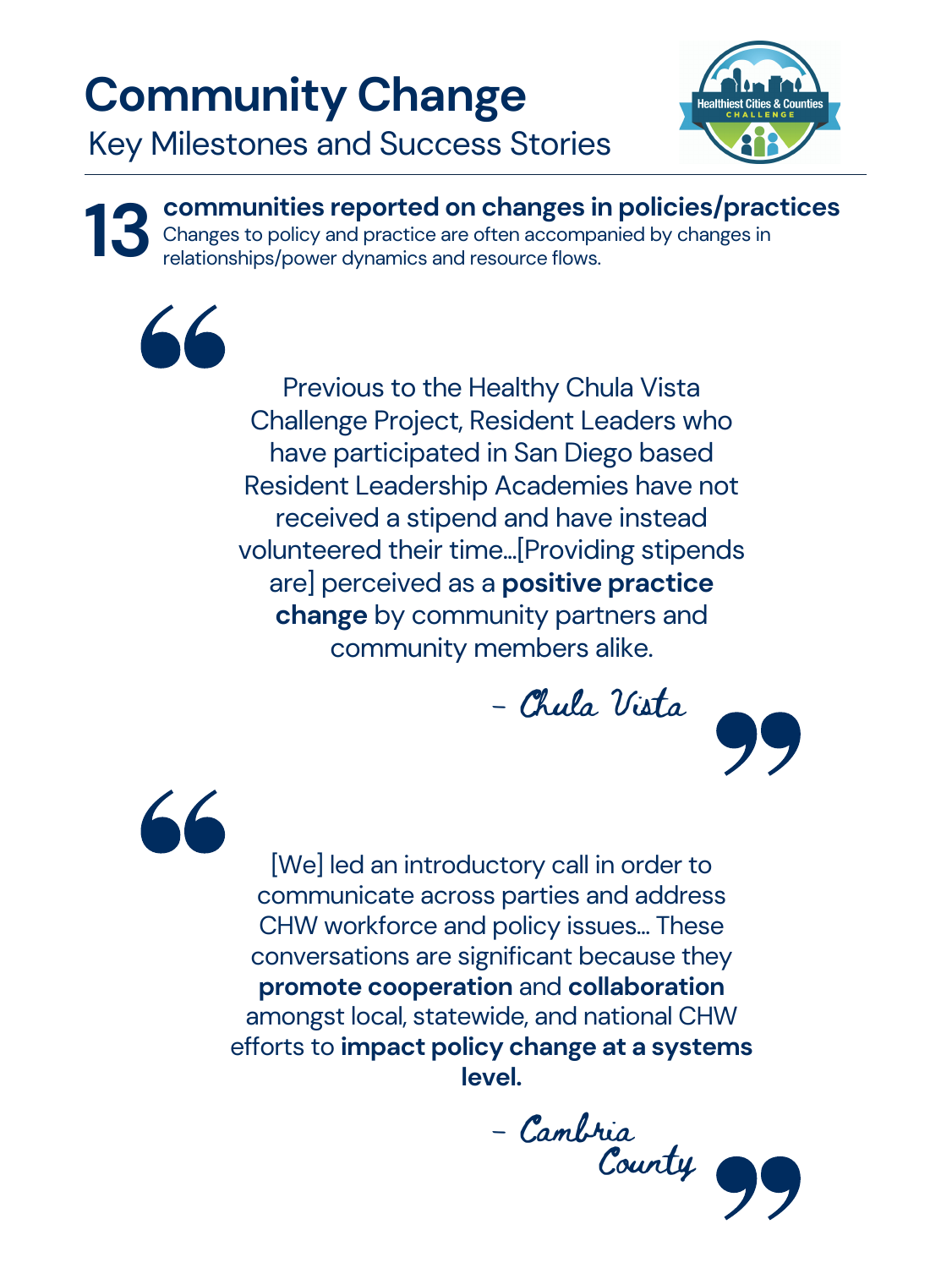Information sharing has allowed staff members and leaders who are not directly involved in the project to **learn more about food systems and policies** and **the goals of the project.**





What has been reinforced for us is how important it is to manage data and information resources efficiently. When working across sectors, **it's critical for us to know the role that our partners need us to fill**, and what kind of metaphorical bandwidth they have for project management and data management.

- Greenbier County

### **Community Change** Key Milestones and Success Stories



**communities reported on changes in resource flows** Changes in resource flows, specifically the exchange of information, often shift along with relationships and power dynamics.

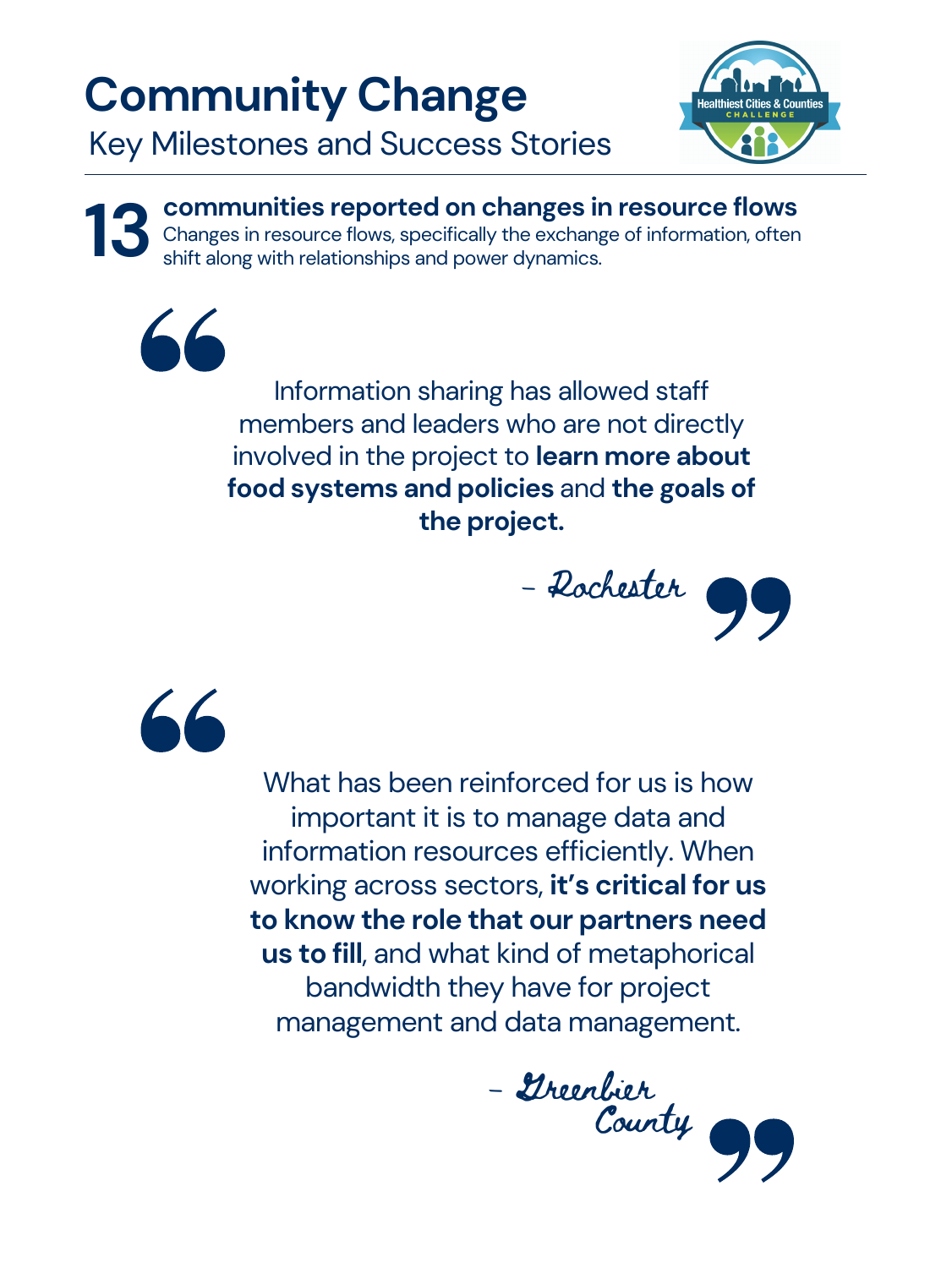#### **communities reported on changes in relationships, connections and power dynamics 18**

Changes in relationships, connections and power dynamics are associated with both multi-sector partnership and community engagement.

> Communication has improved [and] partners, residents, [and] staff [are] feeling more comfortable in expressing their opinions, ideas, advocating for change. This change is significant because the **residents are now voicing their needs and are part of the change process**. By working together, we are coming up with solutions that are

> > specific to their needs.



We proved we could do hard things under duress...This is significant because we proved **we can mobilize as a collaborative quickly and respond to immediate needs** while continuing to **focus on systemic changes**.



# **Community Change**

 $\begin{array}{c} 66 \end{array}$ 

66

Key Milestones and Success Stories

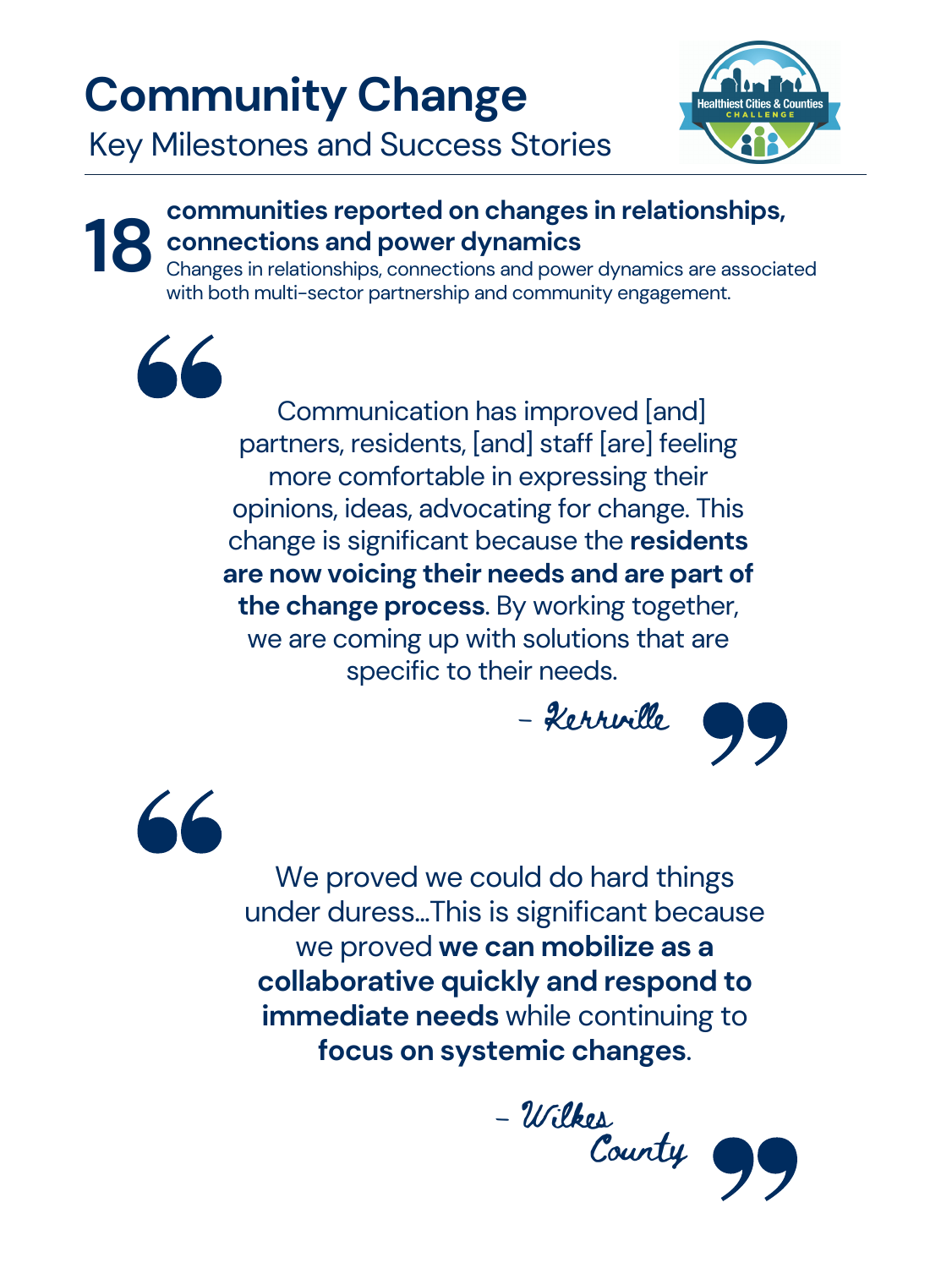It is clear to our Challenge Team that we must capture community learnings from these changes **to challenge assumptions about what is possible in ourfood system** as we define what systems change might look like in our community.

**7 communities reported on changes in mental models** Changes to mental models are mostly aspirational at this stage, but establish a vision for the future.



- Tompkins



# **Community Change**

Key Milestones and Success Stories

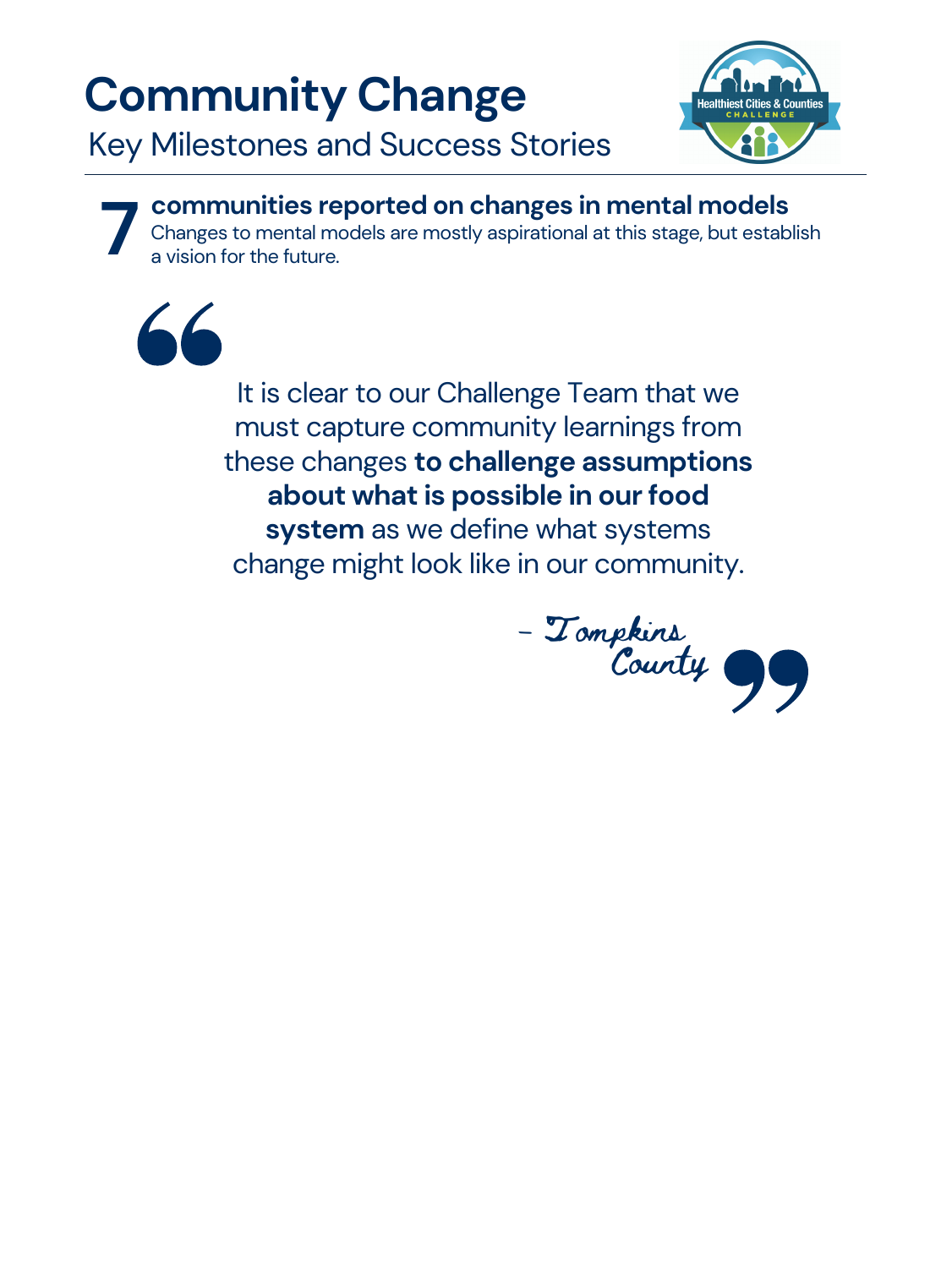**300,000 individuals** received foods that support healthy eating patterns within Challenge communities

### **individuals** reached with public communications that promote advocacy, transparency, awareness or knowledge of the food system **800,000**

# **Food Access**

Common Measures











**45 new food** access points were introduced in **six communities**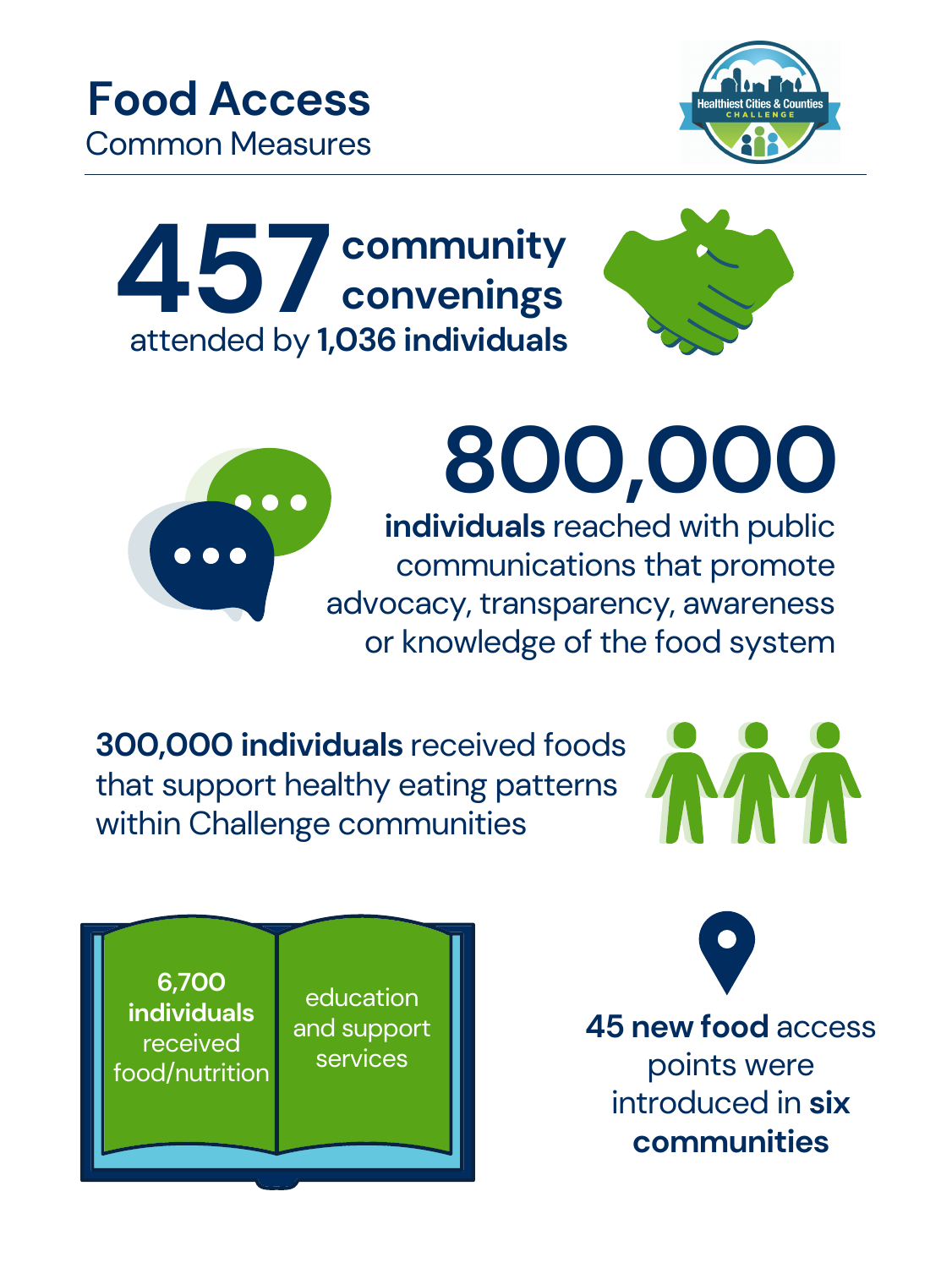**individuals** reached with public communications that promote advocacy, transparency, awareness or knowledge of the food system





## **Health Services**

Common Measures





**3 new health service** access points were introduced in **two communities**

**100 individuals** received health services or health education and support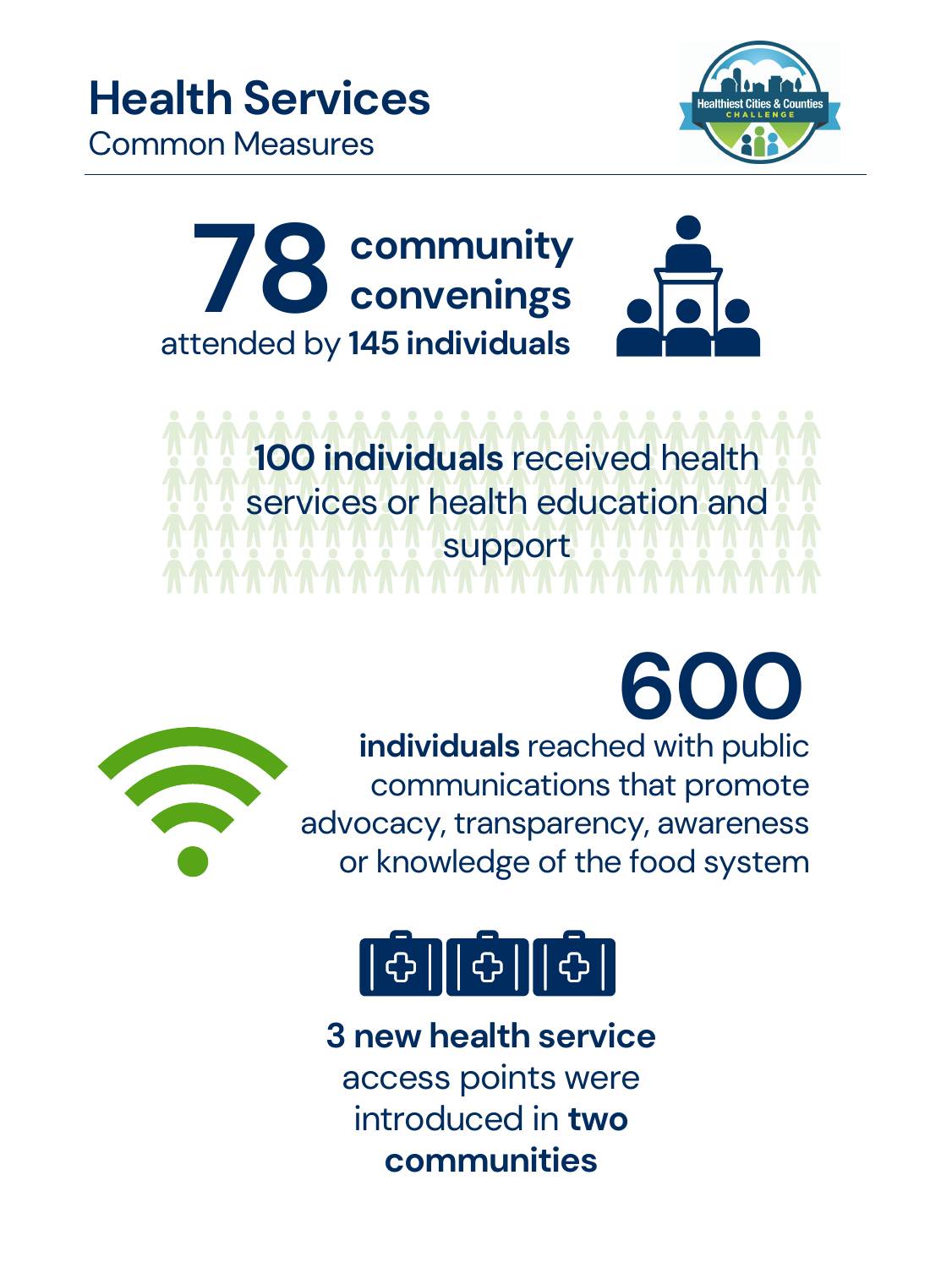**26 policies or procedures** were adopted or modified to promote access to foods that support healthy eating patterns and access to health services

- Peer learning and coaching has been influential in project development and implementation.
- Communities are convening virtually and using social media platforms in many different ways.

#### **Food Access and Health Services**



Common Measures



#### **Other Themes:**